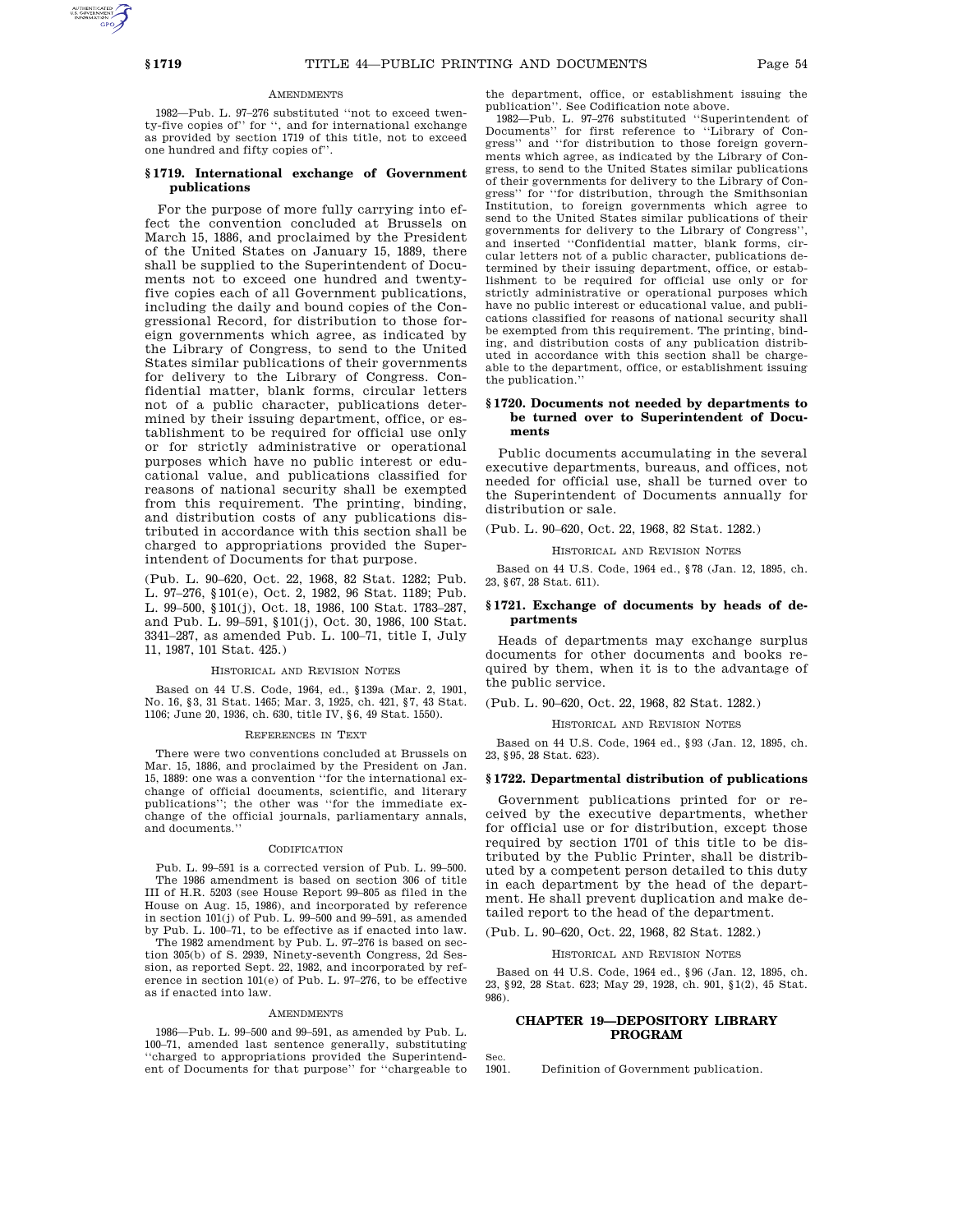Sec.

- 1902. Availability of Government publications through Superintendent of Documents; lists of publications not ordered from Government Printing Office.
- 1903. Distribution of publications to depositories; notice to Government components; cost of printing and binding.

1904. Classified list of Government publications for selection by depositories.

- 1905. Distribution to depositories; designation of additional libraries; justification; authorization for certain designations.
- 1906. Land-grant colleges constituted depositories.<br>1907. Libraries of executive departments, service
- Libraries of executive departments, service academies, and independent agencies constituted depositories; certifications of need; disposal of unwanted publications.
- 1908. American Antiquarian Society to receive certain publications.
- 1909. Requirements of depository libraries; reports on conditions; investigations; termination; replacement.
- 1910. Designations of replacement depositories; limitations on numbers; conditions.
- 1911. Free use of Government publications in depositories; disposal of unwanted publications.
- 1912. Regional depositories; designation; functions; disposal of publications.
- 1913. Appropriations for supplying depository libraries; restriction.
- 1914. Implementation of depository library program by Public Printer.
- 1915. Highest State appellate court libraries as depository libraries.
- 1916. Designation of libraries of accredited law schools as depository libraries.

#### AMENDMENTS

1978—Pub. L. 95–261, §2, Apr. 17, 1978, 92 Stat. 199, added item 1916.

1972—Pub. L. 92–368, §1(b), Aug. 10, 1972, 86 Stat. 507, added item 1915.

FEDERAL RECORDS MANAGEMENT PROVISIONS WITHOUT EFFECT ON CHAPTER

Authority and responsibilities under chapter not limited or repealed by Federal Records Management Amendments of 1976, see section 5(b) of Pub. L. 94–575, set out as a note under section 2901 of this title.

## **§ 1901. Definition of Government publication**

''Government publication'' as used in this chapter, means informational matter which is published as an individual document at Government expense, or as required by law.

## (Pub. L. 90–620, Oct. 22, 1968, 82 Stat. 1283.)

#### HISTORICAL AND REVISION NOTES

Based on 44 U.S. Code, 1964 ed., §81a (Pub. L. 87–579, §1, Aug. 9, 1962, 76 Stat. 352).

# **§ 1902. Availability of Government publications through Superintendent of Documents; lists of publications not ordered from Government Printing Office**

Government publications, except those determined by their issuing components to be required for official use only or for strictly administrative or operational purposes which have no public interest or educational value and publications classified for reasons of national security, shall be made available to depository libraries through the facilities of the Superintendent of Documents for public information. Each component of the Government shall furnish the Superintendent of Documents a list of such publications it issued during the previous month, that were obtained from sources other than the Government Printing Office.

(Pub. L. 90–620, Oct. 22, 1968, 82 Stat. 1283.)

#### HISTORICAL AND REVISION NOTES

Based on 44 U.S. Code, 1964 ed., §81b (Pub. L. 87–579, §1, Aug. 9, 1962, 76 Stat. 352).

# **§ 1903. Distribution of publications to depositories; notice to Government components; cost of printing and binding**

Upon request of the Superintendent of Documents, components of the Government ordering the printing of publications shall either increase or decrease the number of copies of publications furnished for distribution to designated depository libraries and State libraries so that the number of copies delivered to the Superintendent of Documents is equal to the number of libraries on the list. The number thus delivered may not be restricted by any statutory limitation in force on August 9, 1962. Copies of publications furnished the Superintendent of Documents for distribution to designated depository libraries shall include—

the journals of the Senate and House of Representatives;

all publications, not confidential in character, printed upon the requisition of a congressional committee;

Senate and House public bills and resolutions; and

reports on private bills, concurrent or simple resolutions;

but not so-called cooperative publications which must necessarily be sold in order to be self-sustaining.

The Superintendent of Documents shall currently inform the components of the Government ordering printing of publications as to the number of copies of their publications required for distribution to depository libraries. The cost of printing and binding those publications distributed to depository libraries obtained elsewhere than from the Government Printing Office, shall be borne by components of the Government responsible for their issuance; those requisitioned from the Government Printing Office shall be charged to appropriations provided the Superintendent of Documents for that purpose.

(Pub. L. 90–620, Oct. 22, 1968, 82 Stat. 1283.)

# HISTORICAL AND REVISION NOTES

Based on 44 U.S. Code, 1964 ed., §85 (part) (Mar. 1, 1907, ch. 2284, §4, 34 Stat. 1014; June 25, 1938, ch. 708, 52 Stat. 1206; Aug. 9, 1962, Pub. L. 87–579, §5, 76 Stat. 354).

The last paragraph of former section 85 will be found in section 1906 of the revision.

# **§ 1904. Classified list of Government publications for selection by depositories**

The Superintendent of Documents shall currently issue a classified list of Government publications in suitable form, containing annotations of contents and listed by item identifica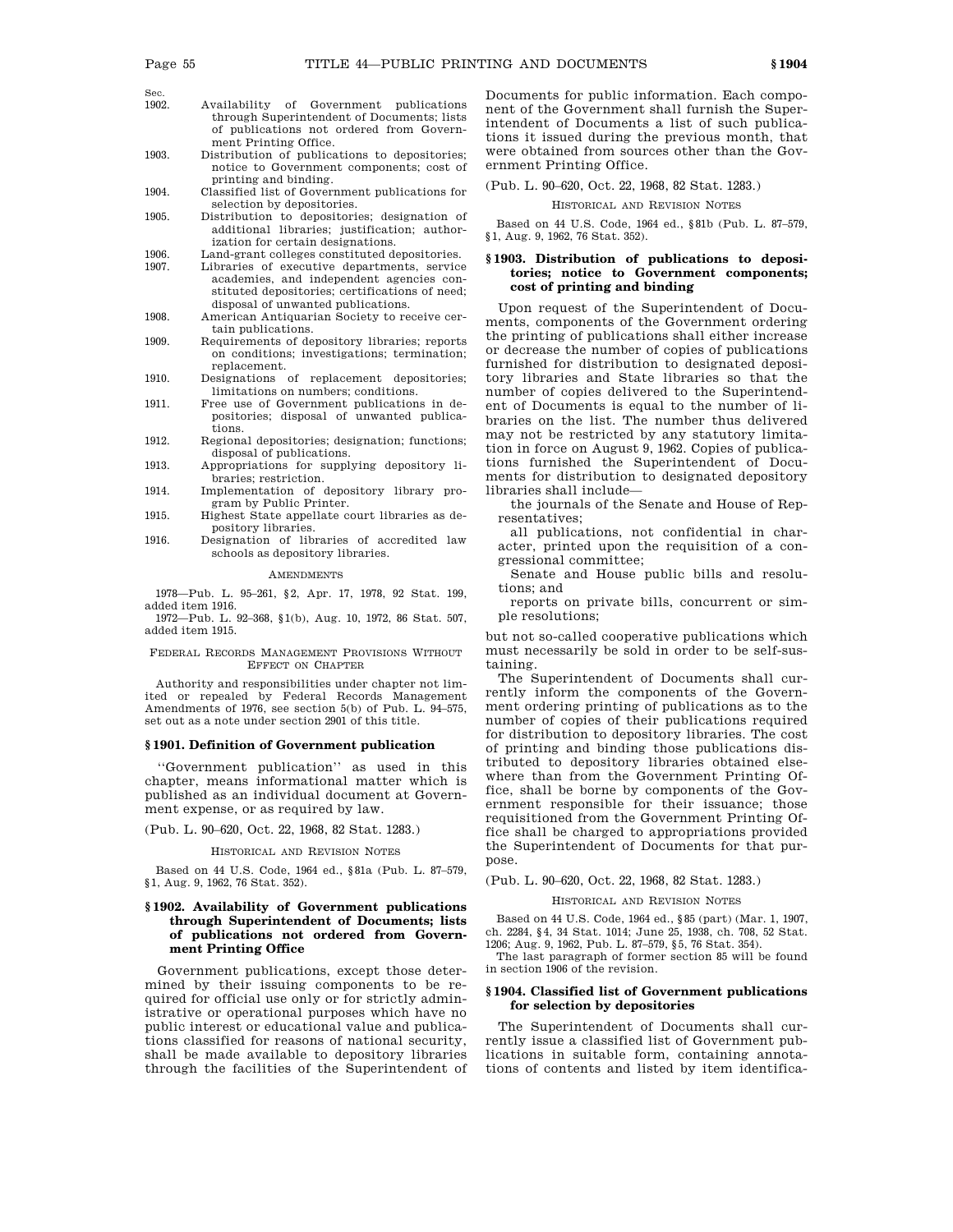tion numbers to facilitate the selection of only those publications needed by depository libraries. The selected publications shall be distributed to depository libraries in accordance with regulations of the Superintendent of Documents, as long as they fulfill the conditions provided by law.

#### (Pub. L. 90–620, Oct. 22, 1968, 82 Stat. 1284.)

#### HISTORICAL AND REVISION NOTES

Based on 44 U.S. Code, 1964, ed. §83 (R.S. §502; Jan. 12, 1895, ch. 23, §§53, 61, 28 Stat. 608, 610; Aug. 9, 1962, Pub. L. 87–579, §3, 76 Stat. 353).

# **§ 1905. Distribution to depositories; designation of additional libraries; justification; authorization for certain designations**

The Government publications selected from lists prepared by the Superintendent of Documents, and when requested from him, shall be distributed to depository libraries specifically designated by law and to libraries designated by Senators, Representatives, and the Resident Commissioner from Puerto Rico, by the Commissioner of the District of Columbia,1 and by the Governors of Guam, American Samoa, and the Virgin Islands, respectively. Additional libraries within areas served by Representatives or the Resident Commissioner from Puerto Rico may be designated by them to receive Government publications to the extent that the total number of libraries designated by them does not exceed two within each area. Not more than two additional libraries within a State may be designated by each Senator from the State. Before an additional library within a State, congressional district or the Commonwealth of Puerto Rico is designated as a depository for Government publications, the head of that library shall furnish his Senator, Representative, or the Resident Commissioner from Puerto Rico, as the case may be, with justification of the necessity for the additional designation. The justification, which shall also include a certification as to the need for the additional depository library designation, shall be signed by the head of every existing depository library within the congressional district or the Commonwealth of Puerto Rico or by the head of the library authority of the State or the Commonwealth of Puerto Rico, within which the additional depository library is to be located. The justification for additional depository library designations shall be transmitted to the Superintendent of Documents by the Senator, Representative, or the Resident Commissioner from Puerto Rico, as the case may be. The Commissioner of the District of Columbia may designate two depository libraries in the District of Columbia, the Governor of Guam and the Governor of American Samoa may each designate one depository library in Guam and American Samoa, respectively, and the Governor of the Virgin Islands may designate one depository library on the island of Saint Thomas and one on the island of Saint Croix.

(Pub. L. 90–620, Oct. 22, 1968, 82 Stat. 1284.)

#### HISTORICAL AND REVISION NOTES

Based on 44 U.S. Code, 1964 ed., §82 (R.S. §501; Mar. 1, 1907, ch. 2284, §4, 34 Stat. 1014; Aug. 9, 1962, Pub. L. 87–579, §2, 76 Stat. 353).

#### TRANSFER OF FUNCTIONS

Office of Commissioner of District of Columbia, as established under Reorg. Plan No. 3 of 1967, eff. Nov. 3, 1967 (in part), 32 F.R. 11669, 81 Stat. 948, abolished as of noon Jan. 2, 1975, by Pub. L. 93–198, title VII, §711, Dec. 24, 1973, 87 Stat. 818, and replaced by office of Mayor of District of Columbia by section 421 of Pub. L. 93–198.

## NORTHERN MARIANAS COLLEGE AS DEPOSITORY

Pub. L. 101–219, title II, §202, Dec. 12, 1989, 103 Stat. 1874, provided that: ''The Northern Marianas College is hereby constituted a depository to receive Government publications, and the Superintendent of Documents shall supply to the Northern Marianas College one copy of each such publication in the same form as supplied to other designated depositories.''

#### DISTRICT OF COLUMBIA PUBLIC LIBRARY AS DEPOSITORY

Act Sept. 28, 1943, ch. 243, 57 Stat. 568, provided: ''That the Public Library of the District of Columbia is hereby constituted a designated depository of governmental publications, and the Superintendent of Documents shall supply to such library one copy of each such publication, in the same form as supplied to other designated depositories.''

# **§ 1906. Land-grant colleges constituted depositories**

Land-grant colleges are constituted depositories to receive Government publications subject to the depository laws.

(Pub. L. 90–620, Oct. 22, 1968, 82 Stat. 1284.)

#### HISTORICAL AND REVISION NOTES

Based on 44 U.S. Code, 1964 ed., §85 (part) (Mar. 1, 1907, ch. 2284, §4, 34 Stat. 1014; June 25, 1938, ch. 708, 52 Stat. 1206; Aug. 9, 1962, Pub. L. 87–579, 76 Stat. 354).

This section is from the last paragraph of former section 85; the remainder of that section will be found in section 1903 of the revision.

# **§ 1907. Libraries of executive departments, service academies, and independent agencies constituted depositories; certifications of need; disposal of unwanted publications**

The libraries of the executive departments, of the United States Military Academy, of the United States Naval Academy, of the United States Air Force Academy, of the United States Coast Guard Academy, and of the United States Merchant Marine Academy are designated depositories of Government publications. A depository library within each independent agency may be designated upon certification of need by the head of the independent agency to the Superintendent of Documents. Additional depository libraries within executive departments and independent agencies may be designated to receive Government publications to the extent that the number so designated does not exceed the number of major bureaus or divisions of the departments and independent agencies. These designations may be made only after certification by the head of each executive department or independent agency to the Superintendent of Documents as to the justifiable need for additional depository libraries. Depository libraries within executive departments and independent

<sup>1</sup>See Transfer of Functions note below.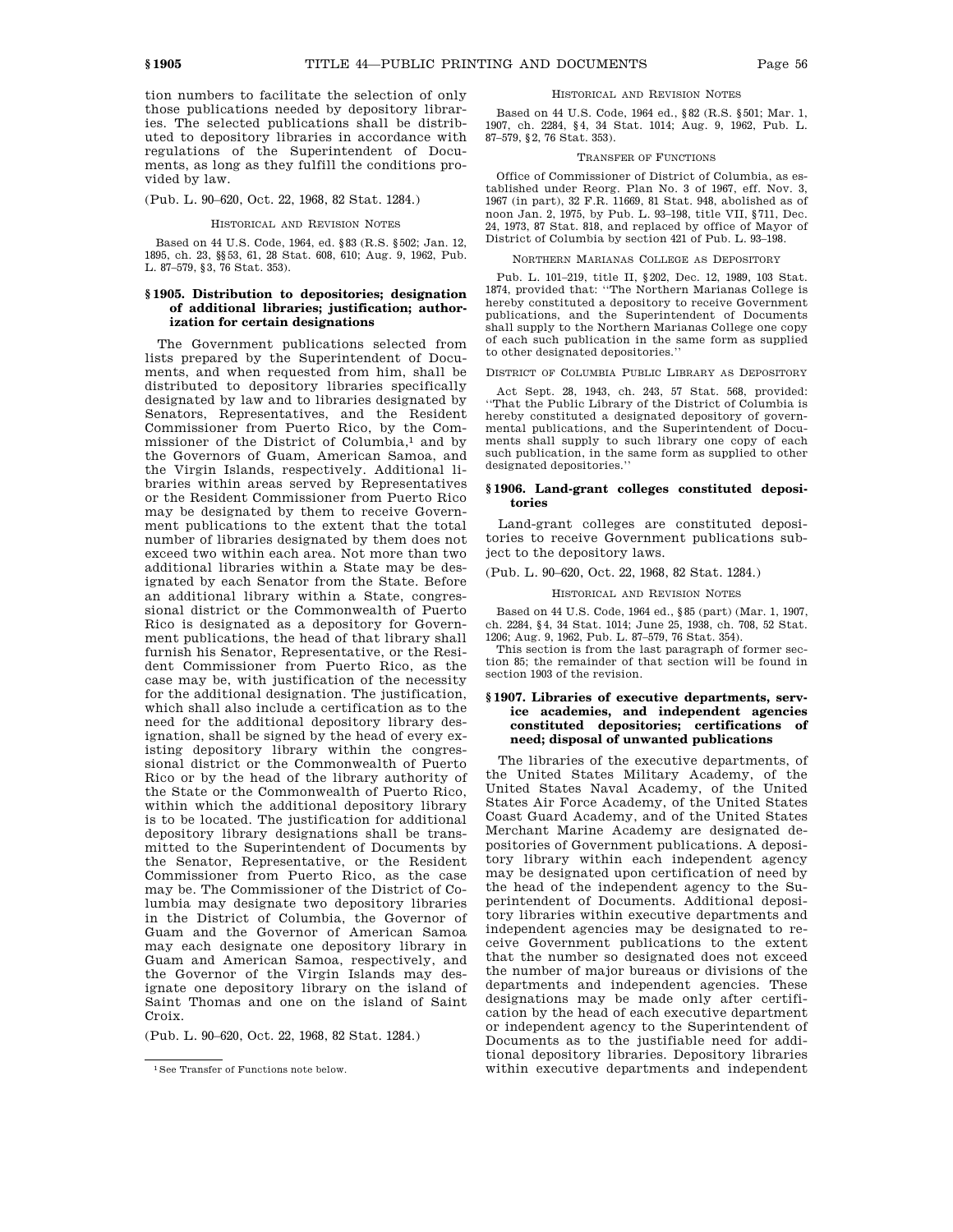agencies may dispose of unwanted Government publications after first offering them to the Library of Congress and the Archivist of the United States.

(Pub. L. 90–620, Oct. 22, 1968, 82 Stat. 1285.)

# HISTORICAL AND REVISION NOTES

Based on 44 U.S. Code, 1964 ed., §87 (Jan. 12, 1895, ch. 23, §98, 28 Stat. 624; Aug. 9, 1962, Pub. L. 87–579, §7, 76 Stat. 355).

# TRANSFER OF FUNCTIONS

For transfer of authorities, functions, personnel, and assets of the Coast Guard, including the authorities and functions of the Secretary of Transportation relating thereto, to the Department of Homeland Security, and for treatment of related references, see sections 468(b), 551(d), 552(d), and 557 of Title 6, Domestic Security, and the Department of Homeland Security Reorganization Plan of November 25, 2002, as modified, set out as a note under section 542 of Title 6.

# ARCHIVIST OF THE UNITED STATES

References to Archivist of the United States deemed to refer to Archivist appointed under section 2103 of this title with respect to functions transferred by Pub. L. 98–497 or an amendment made by Pub. L. 98–497 and exercised after Apr. 1, 1985, see sections 106 and 108 of Pub. L. 98–497, set out as notes under section 2102 of this title.

## **§ 1908. American Antiquarian Society to receive certain publications**

One copy of the public journals of the Senate and of the House of Representatives, and of the documents published under the orders of the Senate and House of Representatives, respectively, shall be transmitted to the Executive of the Commonwealth of Massachusetts for the use and benefit of the American Antiquarian Society of the Commonwealth.

(Pub. L. 90–620, Oct. 22, 1968, 82 Stat. 1285.)

## HISTORICAL AND REVISION NOTES

Based on 44 U.S. Code, 1964 ed., §88 (Dec. 1, 1814, No. 7, 3 Stat. 248).

# **§ 1909. Requirements of depository libraries; reports on conditions; investigations; termination; replacement**

Only a library able to provide custody and service for depository materials and located in an area where it can best serve the public need, and within an area not already adequately served by existing depository libraries may be designated by Senators, Representatives, the Resident Commissioner from Puerto Rico, the Commissioner of the District of Columbia,1 or the Governors of Guam, American Samoa, or the Virgin Islands as a depository of Government publications. The designated depository libraries shall report to the Superintendent of Documents at least every two years concerning their condition.

The Superintendent of Documents shall make firsthand investigation of conditions for which need is indicated and include the results of investigations in his annual report. When he ascertains that the number of books in a depository library is below ten thousand, other than Government publications, or it has ceased to be maintained so as to be accessible to the public, or that the Government publications which have been furnished the library have not been properly maintained, he shall delete the library from the list of depository libraries if the library fails to correct the unsatisfactory conditions within six months. The Representative or the Resident Commissioner from Puerto Rico in whose area the library is located or the Senator who made the designation, or a successor of the Senator, and, in the case of a library in the District of Columbia, the Commissioner of the District of Columbia, and, in the case of a library in Guam, American Samoa, or the Virgin Islands, the Governor, shall be notified and shall then be authorized to designate another library within the area served by him, which shall meet the conditions herein required, but which may not be in excess of the number of depository libraries authorized by laws within the State, district, territory, or the Commonwealth of Puerto Rico, as the case may be.

# (Pub. L. 90–620, Oct. 22, 1968, 82 Stat. 1285.)

## HISTORICAL AND REVISION NOTES

Based on 44 U.S. Code, 1964 ed., §86 (Jan. 12, 1895, ch. 23, §70, 28 Stat. 612; Aug. 9, 1962, Pub. L. 87–579, §6, 76 Stat. 354).

#### TRANSFER OF FUNCTIONS

Office of Commissioner of District of Columbia, as established under Reorg. Plan No. 3 of 1967, eff. Nov. 3, 1967 (in part), 32 F.R. 11669, 81 Stat. 948, abolished as of noon Jan. 2, 1975, by Pub. L. 93–198, title VII, §711, Dec. 24, 1973, 87 Stat. 818, and replaced by office of Mayor of District of Columbia by section 421 of Pub. L. 93–198.

#### **§ 1910. Designations of replacement depositories; limitations on numbers; conditions**

The designation of a library to replace a depository library, other than a depository library specifically designated by law, may be made only within the limitations on total numbers specified by section 1905 of this title, and only when the library to be replaced ceases to exist, or when the library voluntarily relinquishes its depository status, or when the Superintendent of Documents determines that it no longer fulfills the conditions provided by law for depository libraries.

(Pub. L. 90–620, Oct. 22, 1968, 82 Stat. 1286.)

#### HISTORICAL AND REVISION NOTES

Based on 44 U.S. Code, 1964 ed., §84 (June 23, 1913, ch. 3, §5, 38 Stat. 75; Aug. 9, 1962, Pub. L. 87–579, §4, 76 Stat. 353).

## **§ 1911. Free use of Government publications in depositories; disposal of unwanted publications**

Depository libraries shall make Government publications available for the free use of the general public, and may dispose of them after retention for five years under section 1912 of this title, if the depository library is served by a regional depository library. Depository libraries not served by a regional depository library, or that are regional depository libraries themselves, shall retain Government publications permanently in either printed form or in micro-

<sup>1</sup>See Transfer of Functions note below.